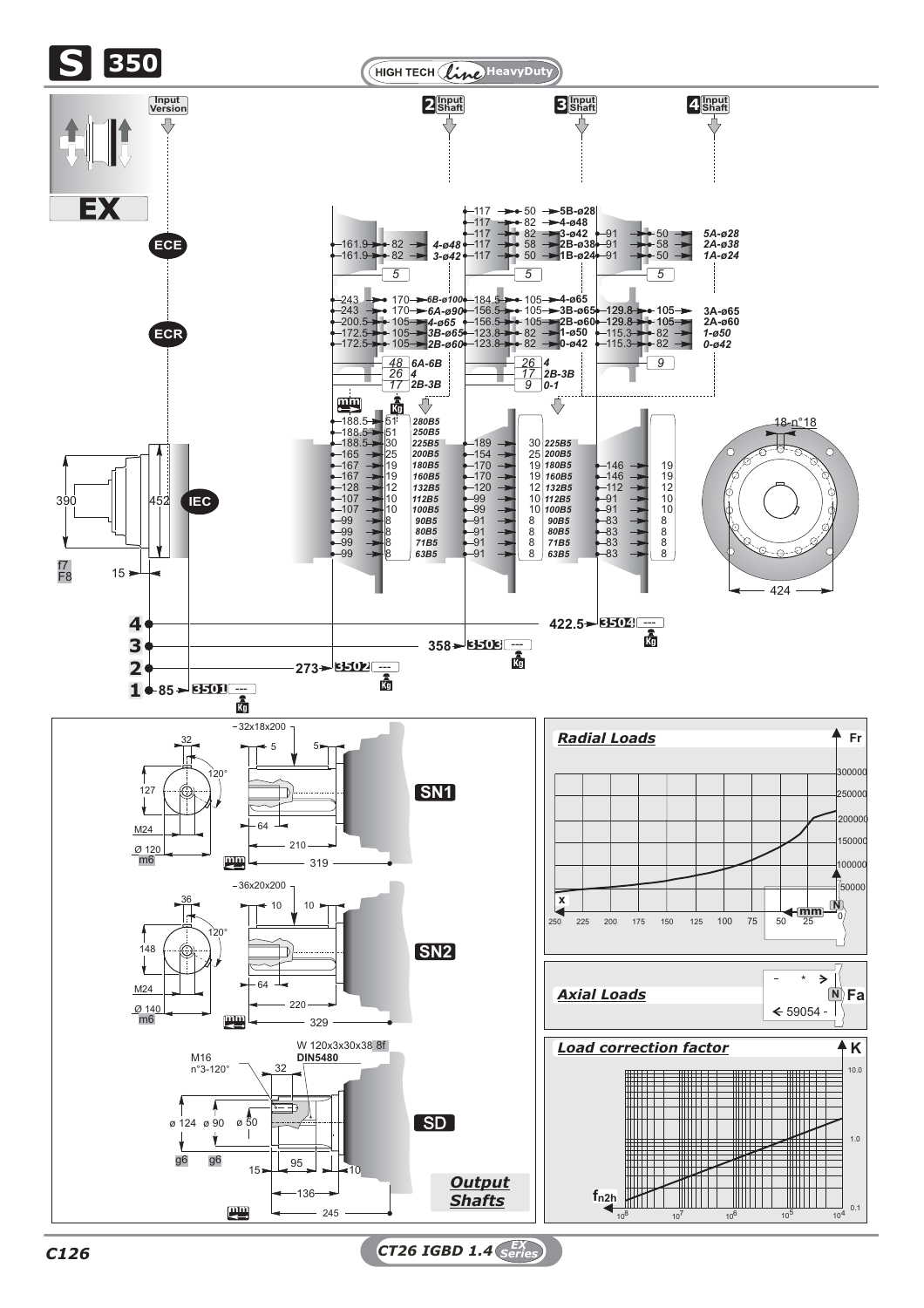

*CT26 IGBD 1.4 C127 EX Series*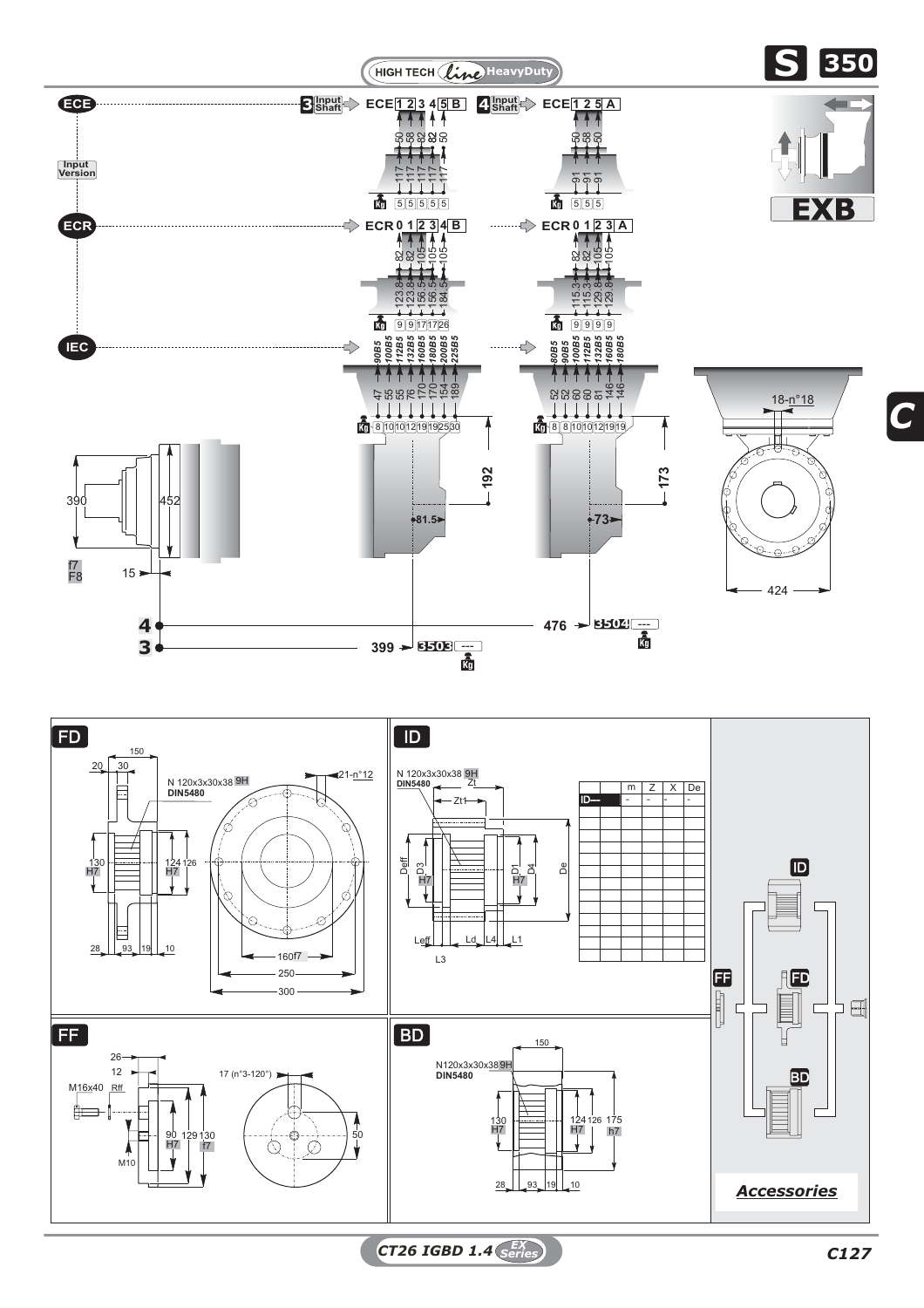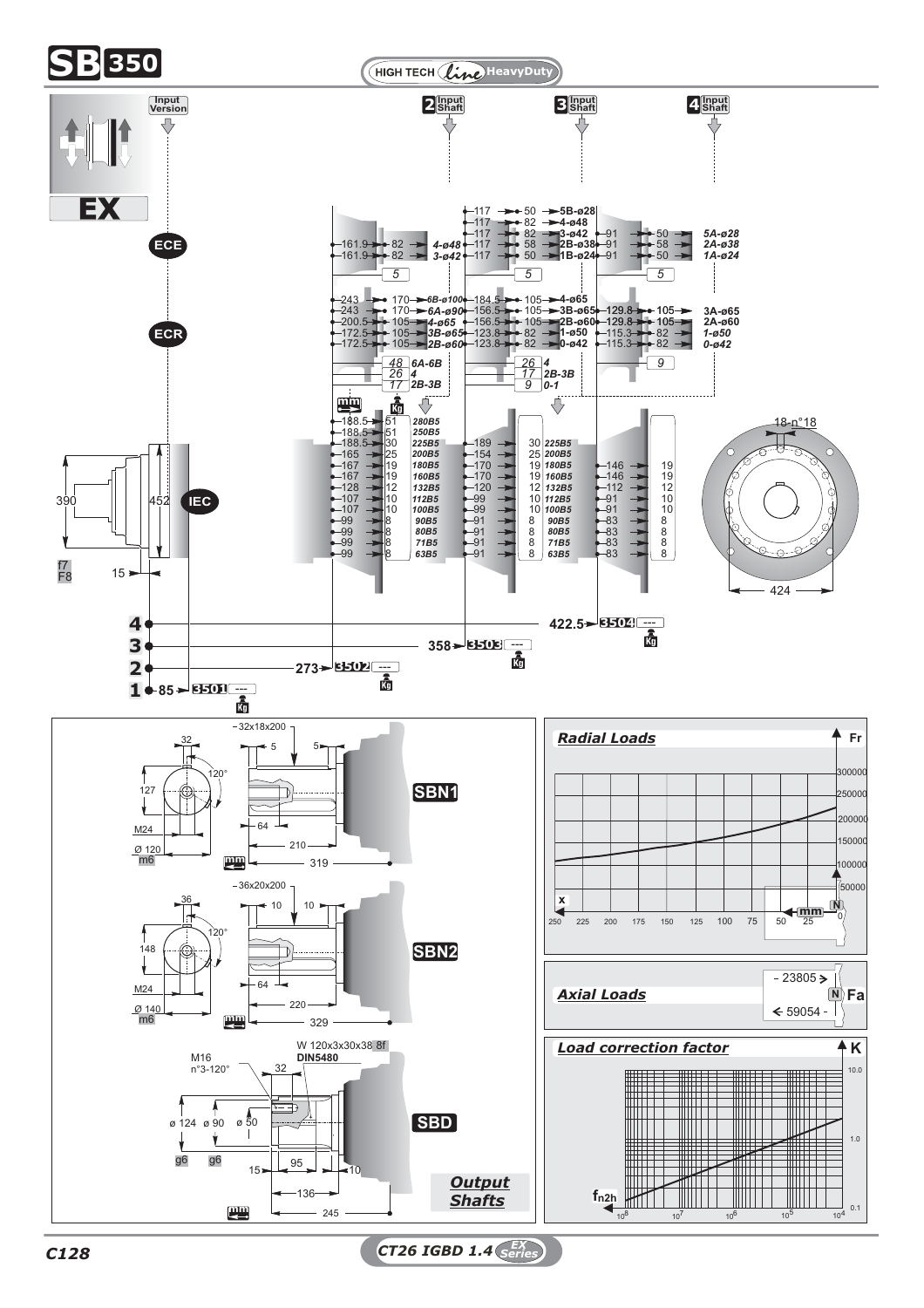



*CT26 IGBD 1.4 C129 EX Series*

 $\exists$   $\exists$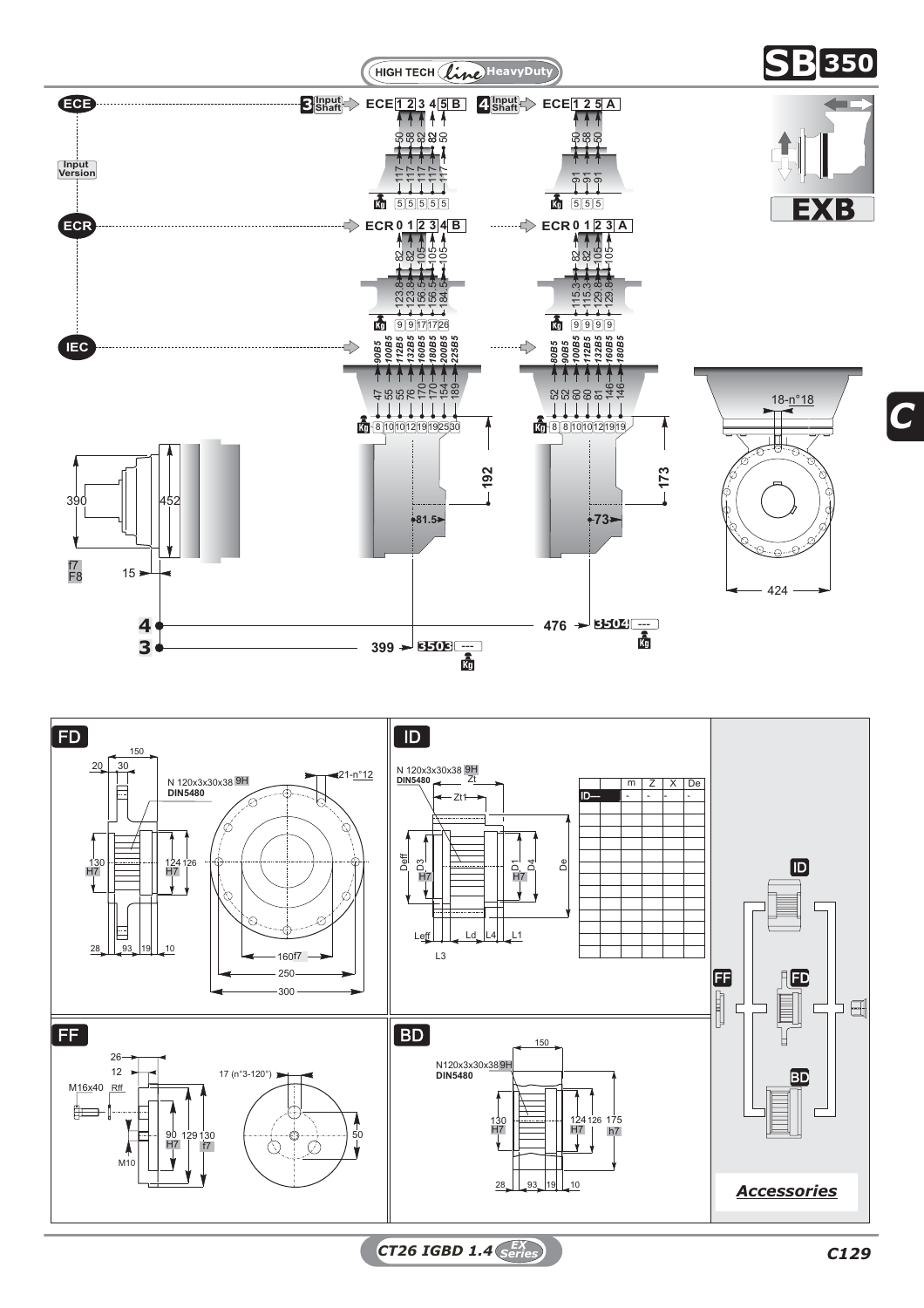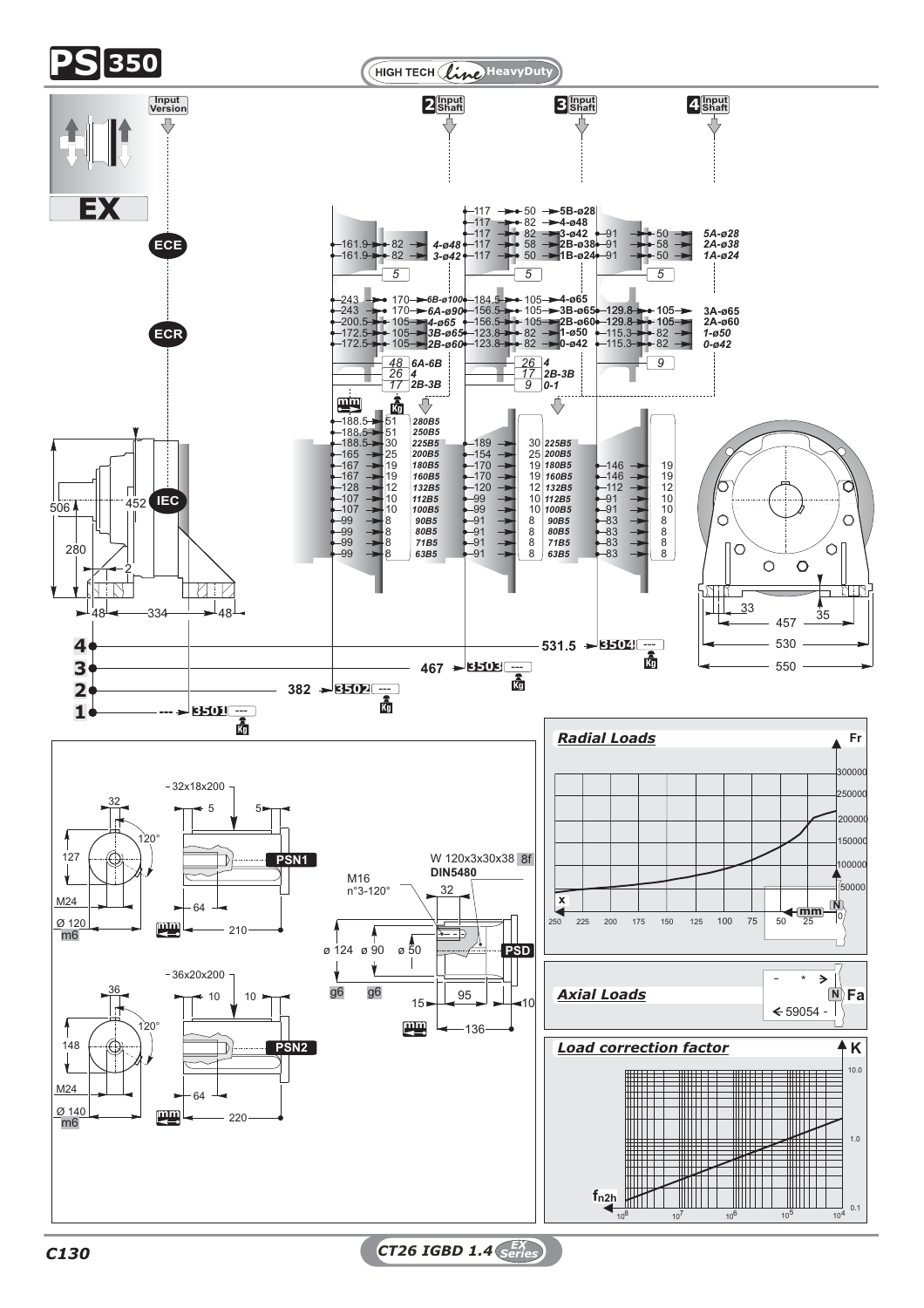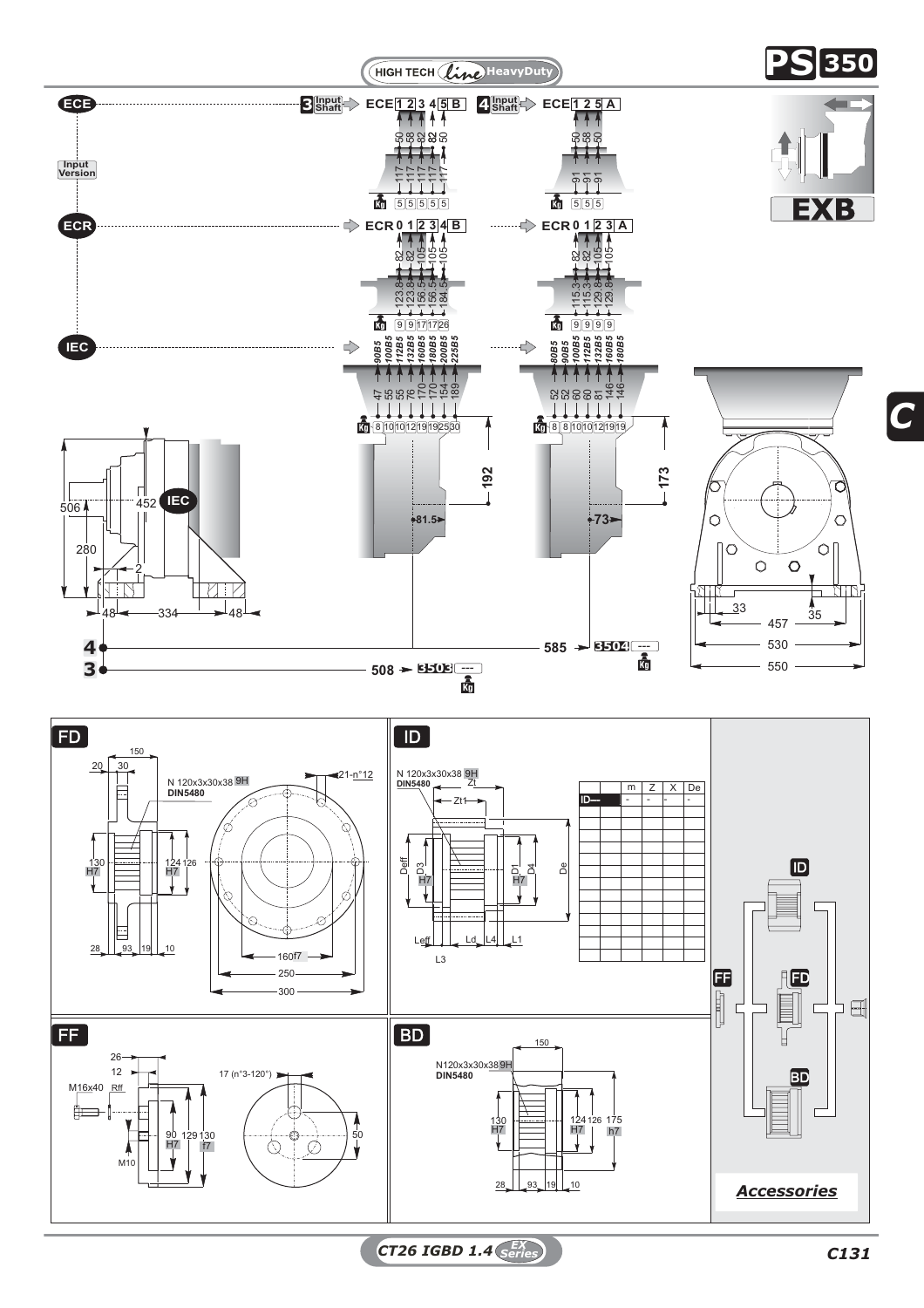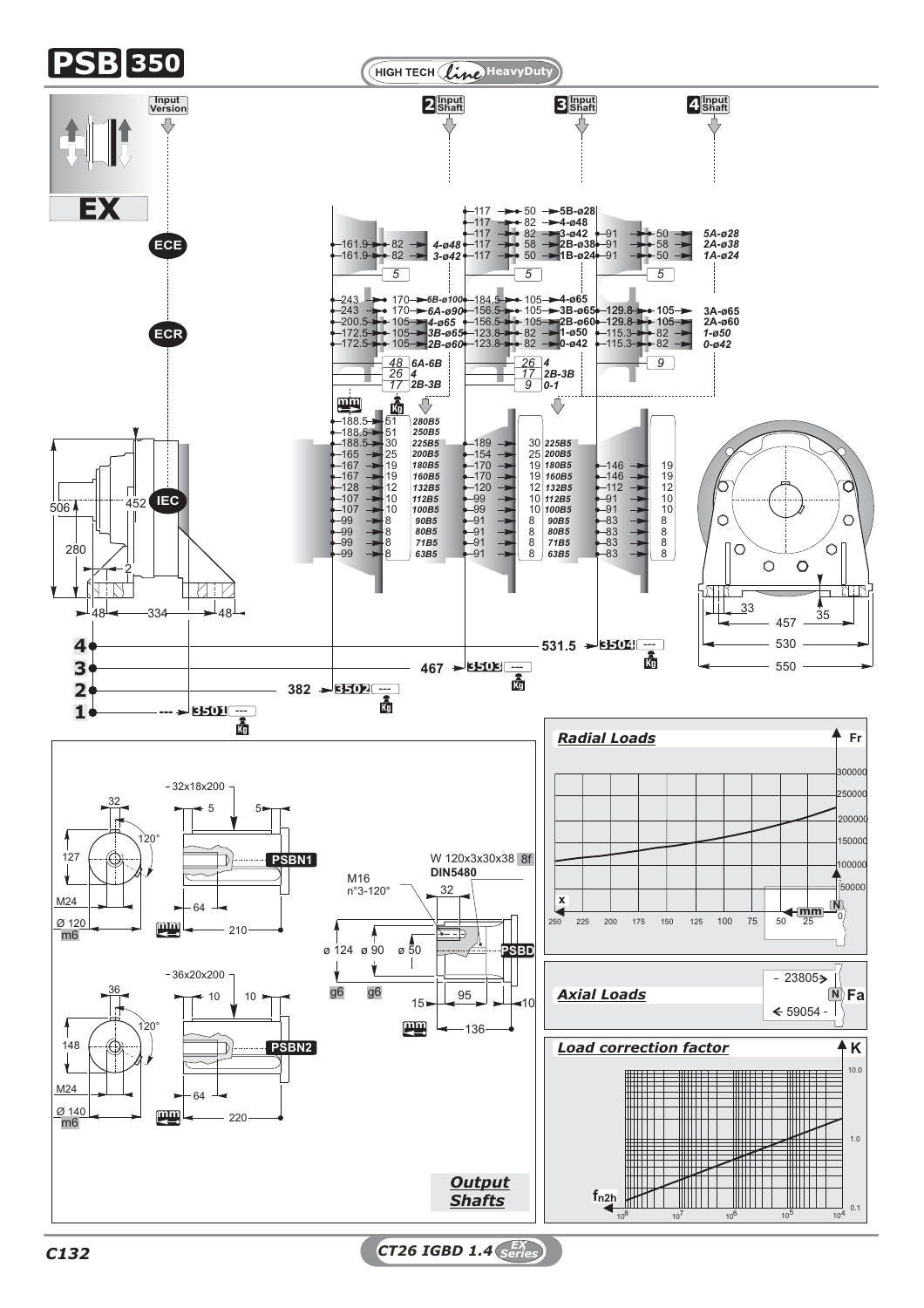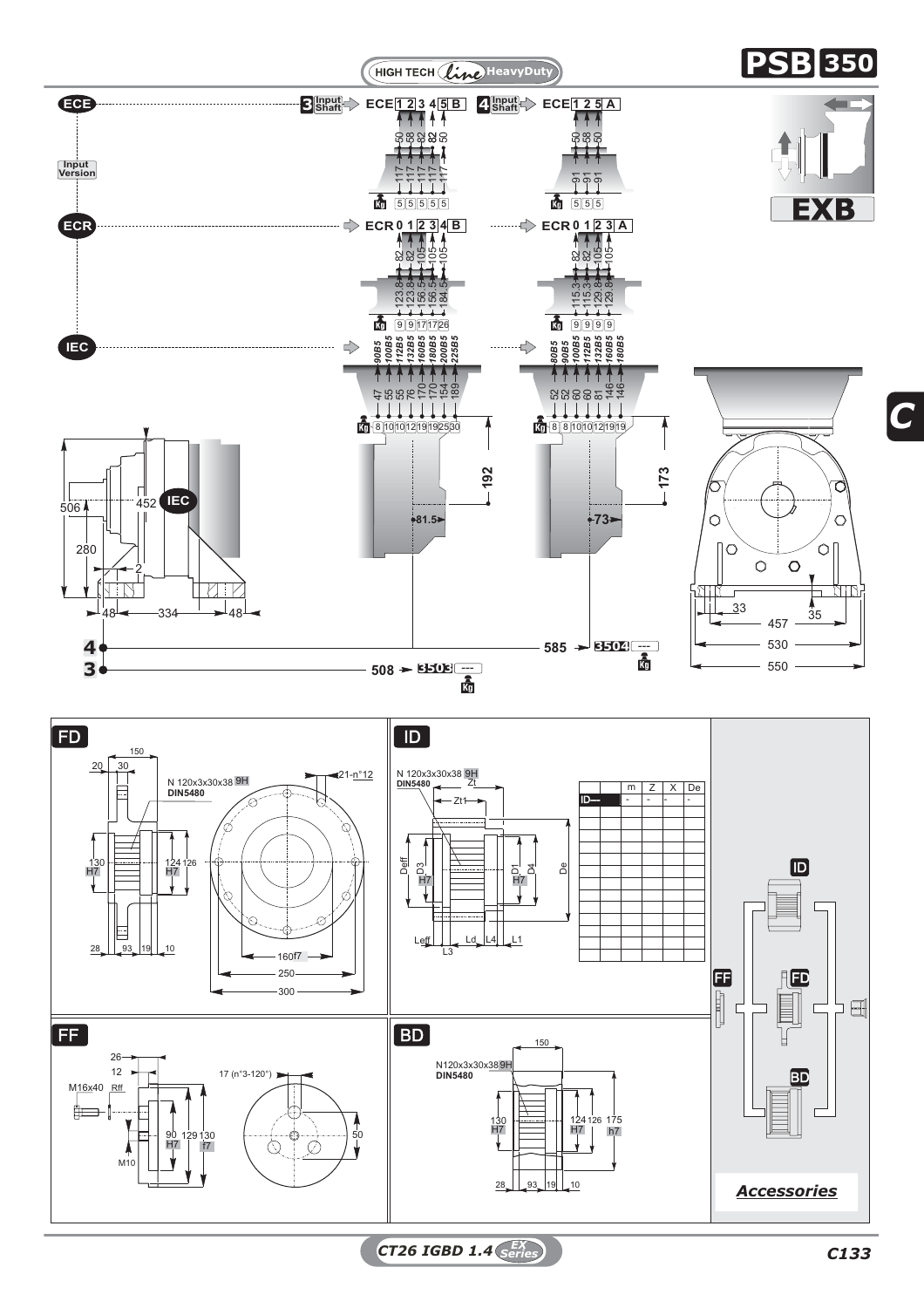

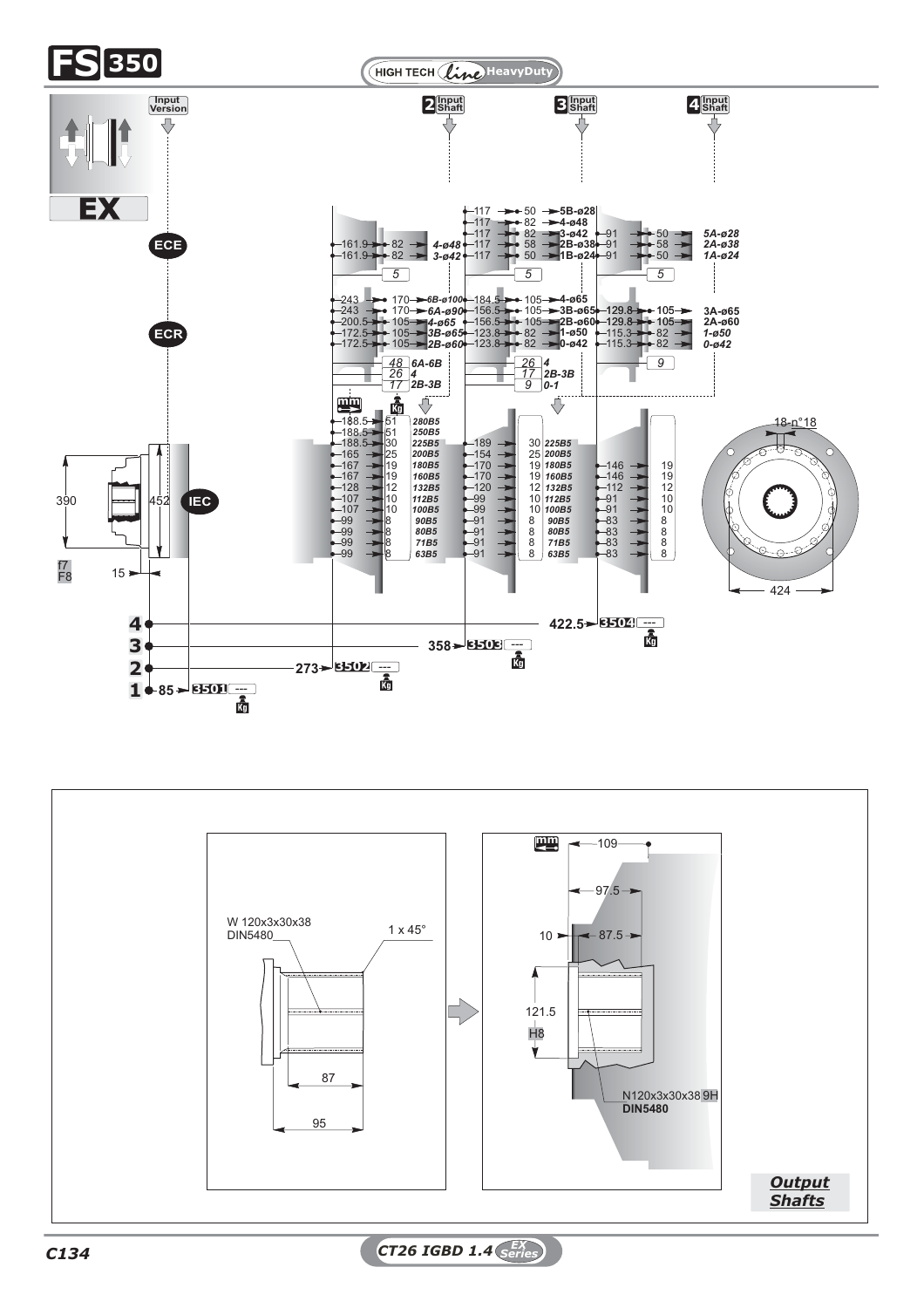

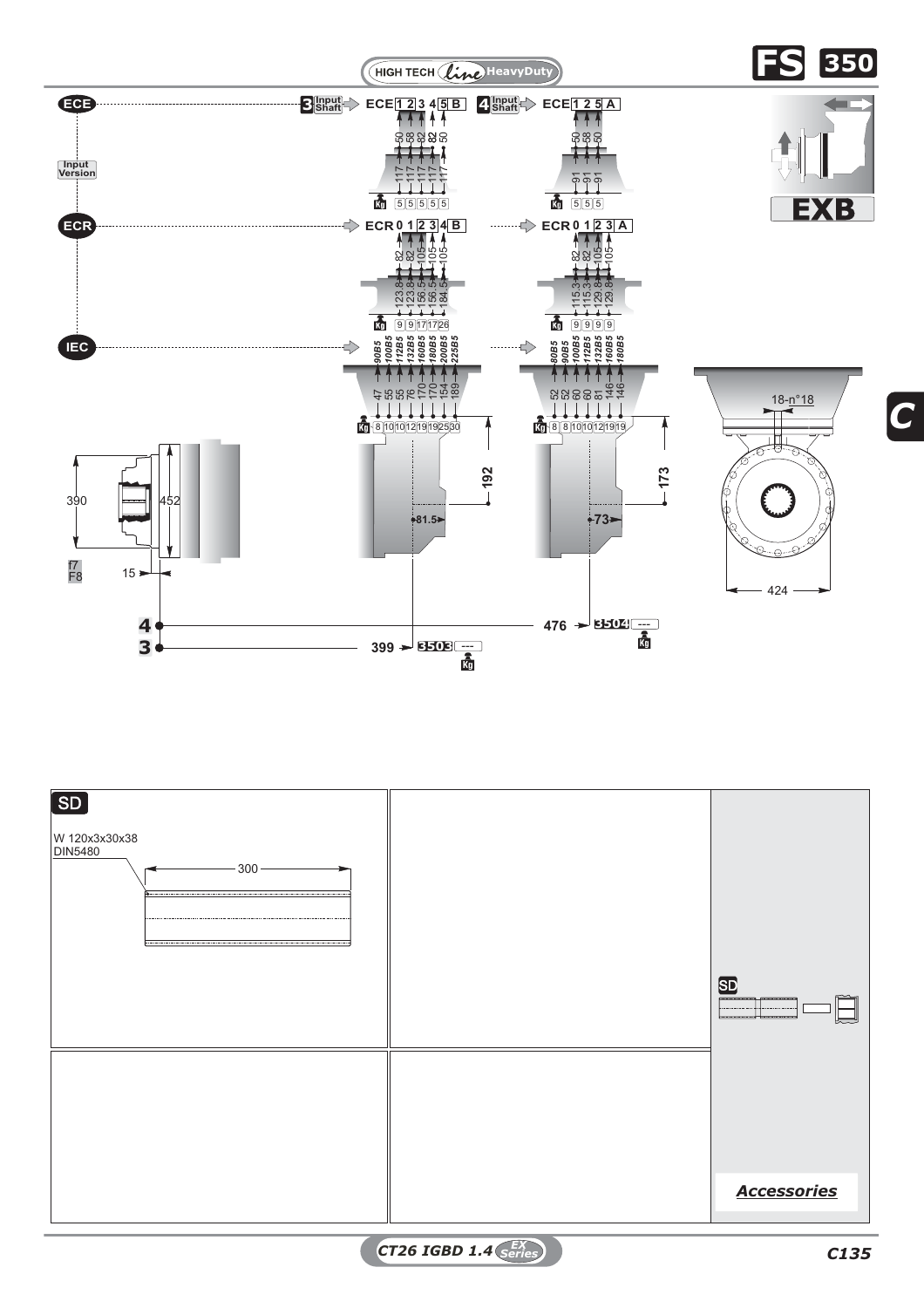